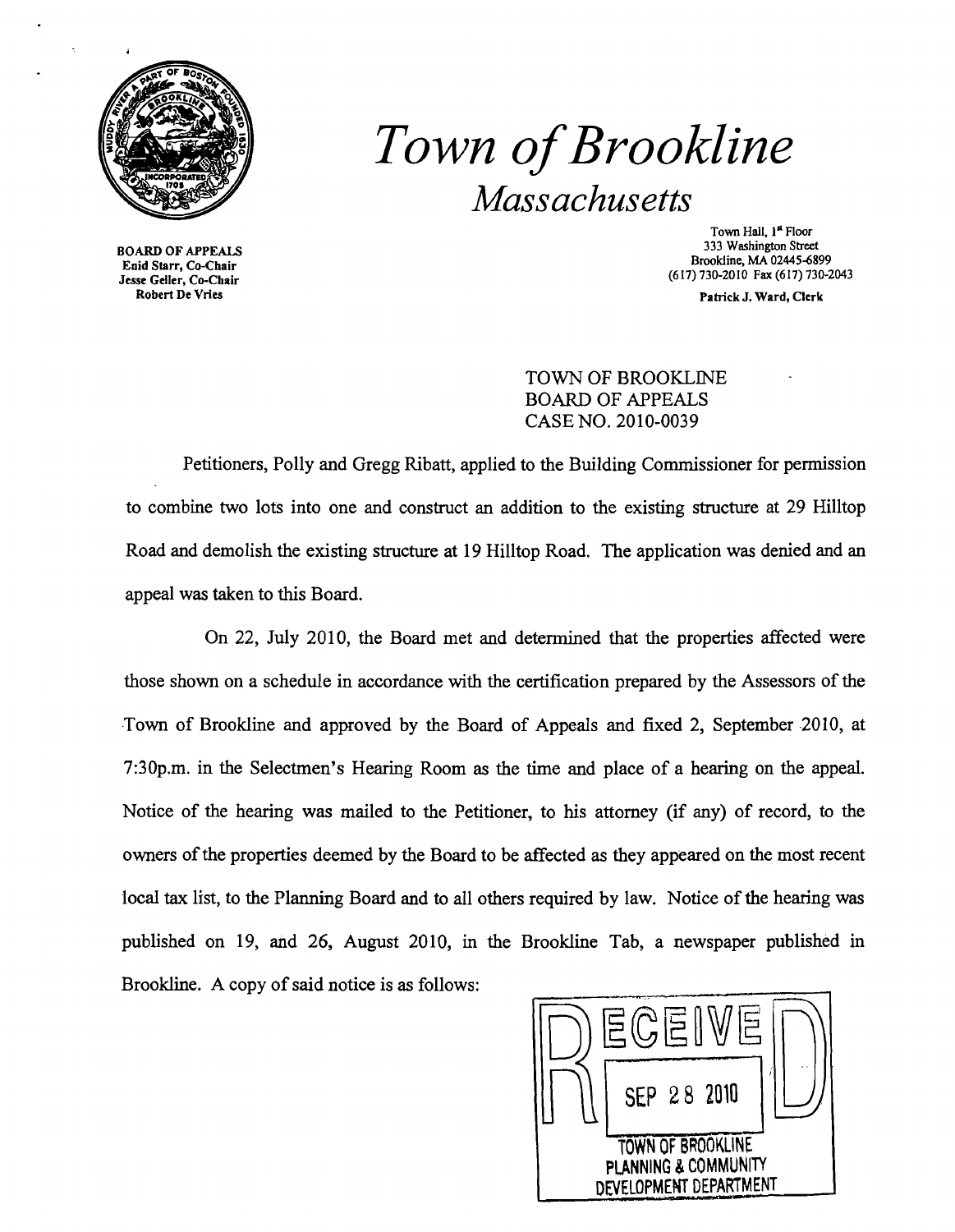#### NOTICE OF HEARING

Pursuant to M.G.L. C. 39, sections 23A & 23B, the Board of Appeals will conduct a public hearing to discuss the following case:

| Petitioner:           | Polly Ross Ribatt & Gregg S. Ribatt                   |  |  |
|-----------------------|-------------------------------------------------------|--|--|
| Owner:                | Robert C. Zinnershine, as Trustee of EAJ Realty Trust |  |  |
| Location of Premises: | 29 Hilltop Road                                       |  |  |
| Date of Hearing:      | <b>September 02, 2010</b>                             |  |  |
| Time of Hearing:      | $7:30$ p.m.                                           |  |  |
| Place of Hearing:     | Selectmen's Hearing Room, 6th. floor                  |  |  |

A public hearing will be held for a variance and/or special permit from:

- 1. 5.09.2.j; Design Review, special permit req. (5.22 request for relief)
- 2. 5.22.3.b.1)c; Exceptions to Maximum Floor Area Ratio (FAR) Regulations for Residential Units, special permit required.

#### Modification, as necessary, BOA Decision case #080037 dtd, 5 December 2008

ofthe Zoning By-Law to Convert to combine the two lots at 19 and 29 Hilltop Road into one lot and construct an addition to the existing structure at 29 Hilltop Road and demolish the structure at 19 Hill upon completion of the addition.

Said Premise located in a S-15 residential district.

 $\sim 800$ 

 $\sim 10^6$ 

*Hearings, once opened, may be continued by the Chair to a date and time certain. No further notice will be mailed to abutters or advertised in the TAB. Questions regarding whether a hearing has been continued, or the date and time of any hearing may be directed to the Zoning Administrator* at:<br>*Administrator* at 617-734-2134 or check meeting calendar at: *Administrator at* 617-734-2134 *or check meeting calendar at: http://calendars.town.brookline.ma.usIMasterTownCalandarl?FormID=158.* 

The Town of Brookline does not discriminate on the basis of disability in admission to, access to, *or operations of its programs, services or activities. Individuals who need auxiliary aids for*  effective communication in programs and services of the Town of Brookline are invited to make *their needs known to the* ADA *Coordinator, Stephen Bressler, Town of Brookline,* 11 *Pierce Street, Brookline, MA 02445. Telephone: (617) 730-2330; TDD (617) 730-2327.* 

> Enid Starr Jesse Geller Robert De Vries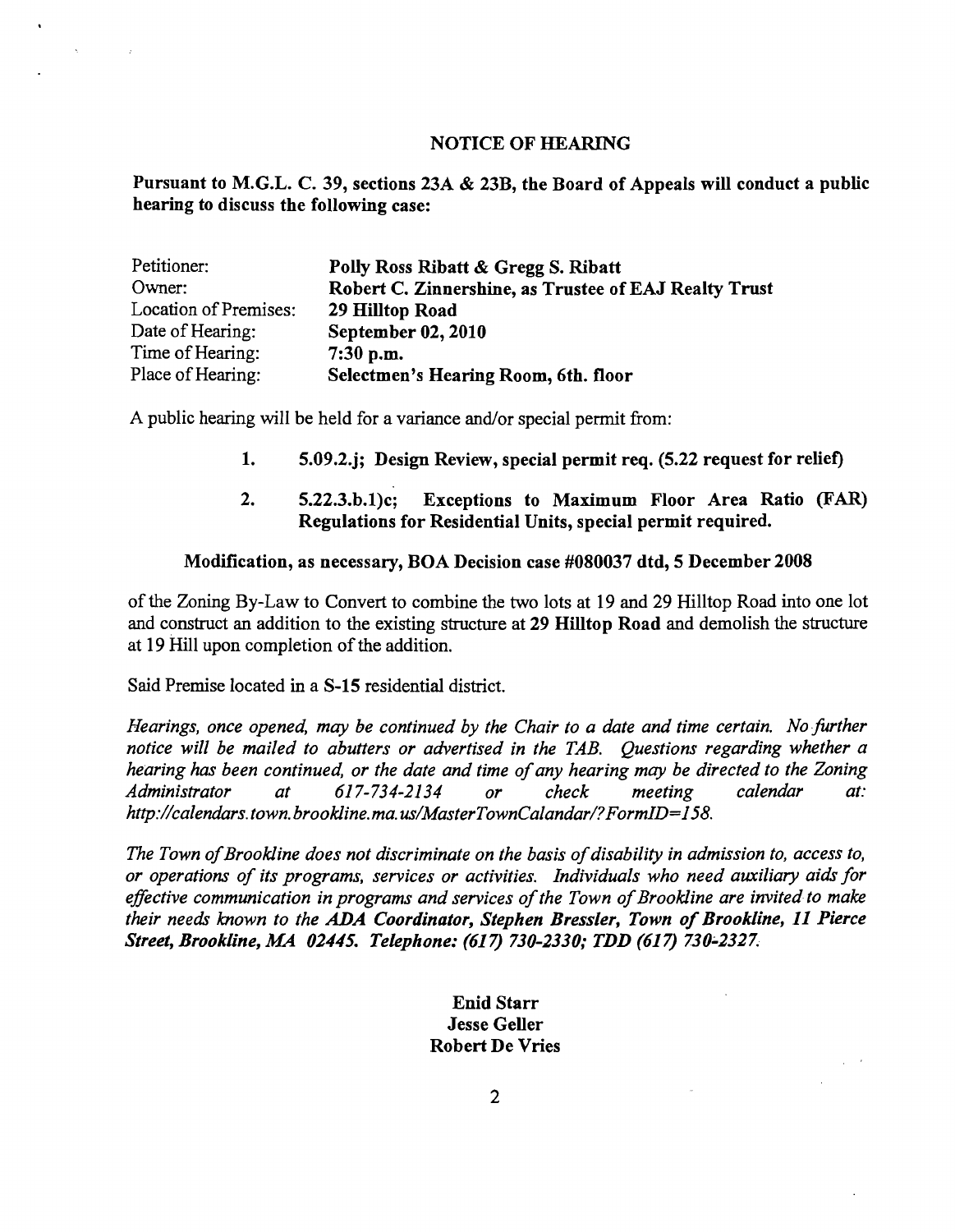At the time and place specified in the notice, this Board held a public hearing. Present at the hearing was Chairman, Jesse Geller and Board Members Jonathan Book and Mark Zuroff. The Petitioner was represented by Kenneth B. Hoffman of Holland & Knight LLP, 10 St. James Avenue, Boston, Massachusetts 02116.

29 Hilltop Road is a single-family two-and-a-half story clapboard colonial home with a slate roof that was built in 1935. The house has an attached garage with an interior entrance through a mudroom. The main house contains the living room, family room, dining room, and several bedrooms; the secondary part of the house contains the mudroom, kitchen, and garage on the first floor, and two bedrooms on the second floor. The property is screened from the neighboring property on the garage side with a dense hedge of hemlock trees. The neighborhood is comprised of larger single family homes, and is near, but not in, the Chestnut Hill Historic District.

19 Hilltop Road is a Colonial style dwelling that was constructed in 1940. The demolition stay will be released March 9, 2011. Both homes are situated on undersized lots for the zoning district, and both currently exceed the allowed FAR.

The applicant, Polly Ribatt, is proposing to construct an addition to the rear and side of the main house and an attached recreational structure which includes one parking space. The applicant are proposing to convert part of the existing  $21' \times 23.5'$  garage into an ADA accessible guest suite and bath for the applicant's parents which will add an additional 490 square feet of gross floor area. The other part of the garage will be used as a family room in combination with a new rear addition that will project 11.5' from the existing rear wall of the garage and 8.5' from the side wall of the garage (toward the proposed attached recreational structure), which will add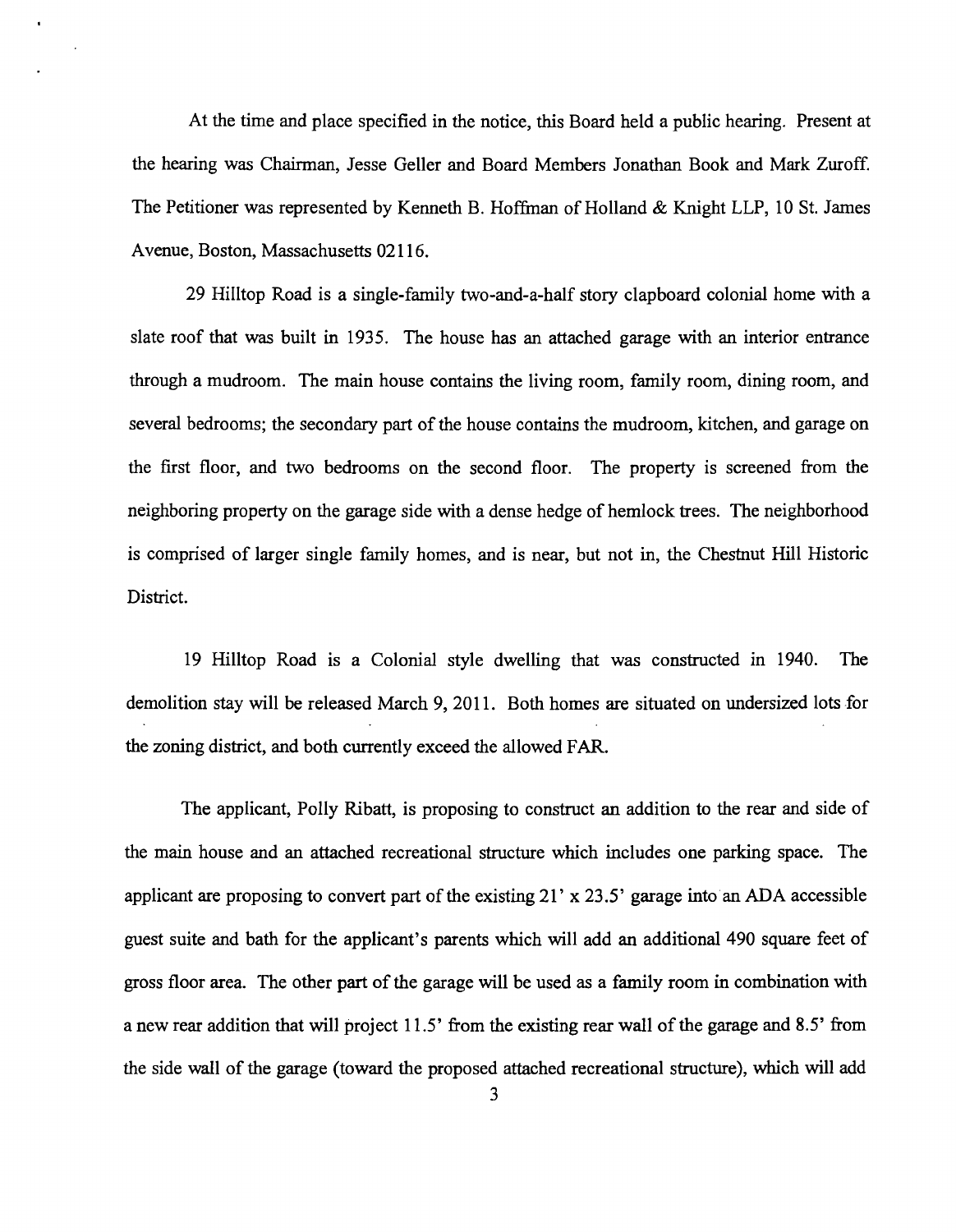an additional 345 square feet of gross floor area. The rear addition will also extend along the existing 182 square foot kitchen, which will be bumped out 12' and result in an additional 172 square feet of gross floor area. The applicants are proposing to construct a rear second story deck off the master bedroom suite above the new projections created by the first floor additions. Finally, the applicant is proposing to construct a 30' x  $40^{\circ}4"$  two-story recreational structure to accommodate an indoor half basketball court. The recreational structure will have a full basement which will accommodate a single car garage and a storage area.

The addition and rear facade of the recreational structure will have a more contemporary appearance in terms of design, while the front fayade of recreational structure will mimic the Federalist style of the existing house.

Mr. Hoffman noted that the guest suite will not be a legally separate unit. Mr: Hoffman emphasized that the project is very much in line with the Zoning Bylaw because it brings several non-compliant aspects of the two parcels into greater compliance with the Zoning Bylaw.

The architects, Maryann Thompson and Evan Mathison, presented the site conditions plans and the architectural renderings, including elevations. In response to a question from the Board, Ms. Thompson confirmed that the ceiling in the recreational structure exceeded twelve feet in height and that the requisite multiplier provided in the Zoning By-Law was utilized for calculation of the gross floor area and the floor area ratio. The Chairman asked whether the additional floor area attributable to exterior construction exceeded thirty five percent of the additional floor area allowed by special permit. Ms. Thompson, after calculation of the additional floor area attributable to exterior construction, confirmed that the additional floor area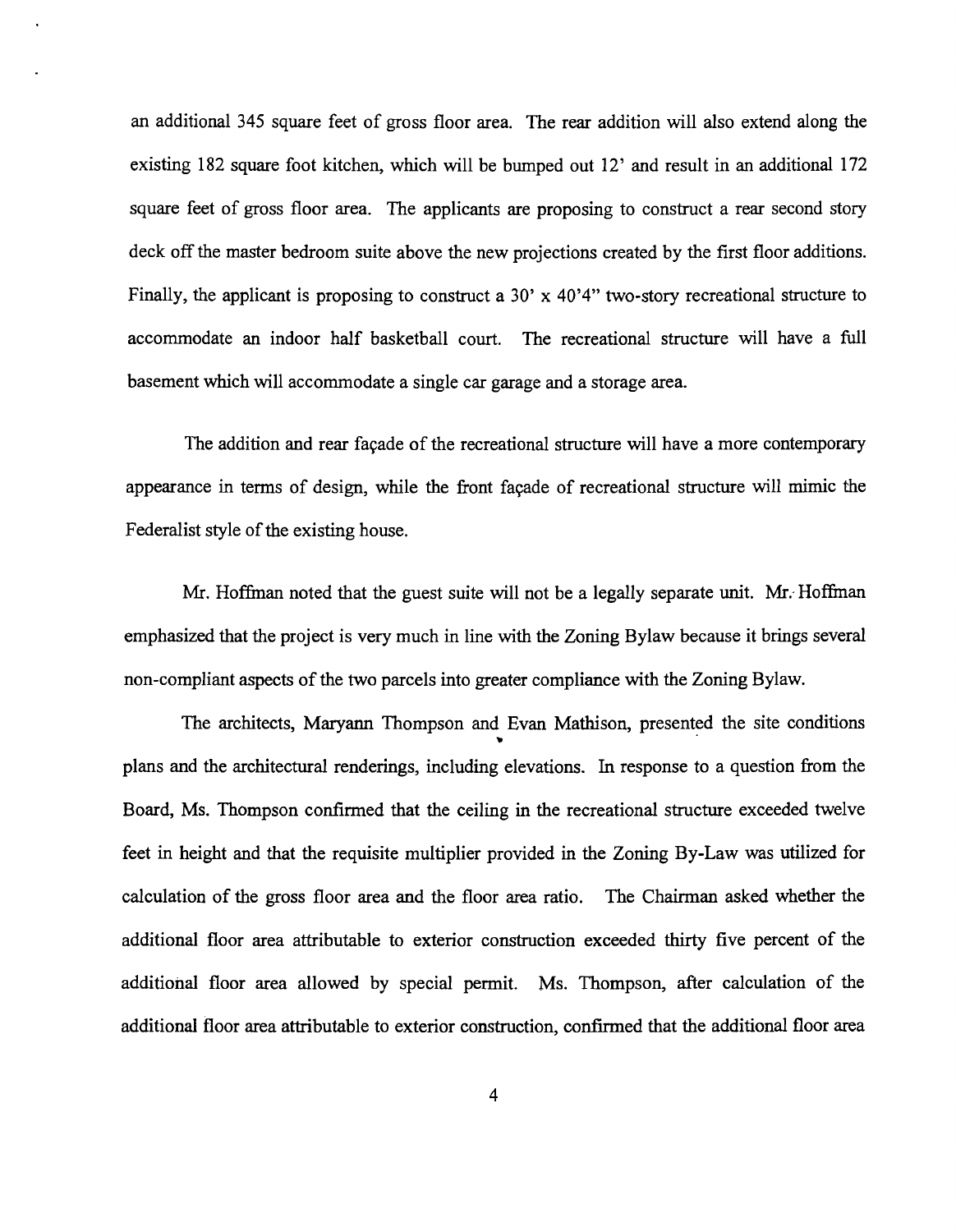attributable to exterior construction did not exceed thirty five percent ofthe additional floor area allowed by special permit.

The Chairman of the Board inquired if anyone wanted to speak in favor of the application. No one spoke in favor. The Chairman then asked if anyone wanted to speak in opposition to the application. No one spoke in opposition.

Ms. Courtney Synowiec, planner presented the findings of the Planning Board:

Section  $5.09.2$ .j - Design Review: Any exterior addition for which a special permit is requested pursuant to Section 5.22 (Exceptions to Maximum Floor Area Ratio Regulations) requires a special permit subject to the design review standards listed under Section 5.09.4(a-I). All the conditions have been met, and the most relevant sections of the design review standards are described below:

- a) Preservation of Trees and Landscape: The applicant intends to preserve all existing plantings within the yard setbacks and the mature pine trees which screen the property from neighboring properties. To lessen the impact of the recreational structure, the applicant also intends to plant trees and other vegetation to screen the new building from the street as well as neighboring properties.
- b) Relation of Buildings to Environment: With the demolition of the neighboring structure at 19 Hilltop Road and the combining of two lots to create one larger lot, the applicant is slightly reducing the overall lot coverage and FAR. The applicant is also creating a more conforming situation as both houses previously had deficient side yard setbacks and the structure now complies with all setbacks. The applicant also has done a shadow study and has found the existing house and new structure will not cast shadow on any neighboring properties.
- c) Relation of Buildings to the Form of the Streetscape and Neighborhood: While the rear fayade of the house and recreational structure have a more contemporary appearance, the proposed alterations to the front of the structure are consistent in style. The front fayade of the recreational structure was designed to have an appearance that is consistent with the main house and also New England barn vernacular. The alterations will also provide for the applicant to no longer have garage doors facing the street.
- d) Open Space: The applicant is reducing lot coverage on the combined lot with the demolition of one structure which will result in a net increase of open space.

## Section 5.20 - Floor Area Ratio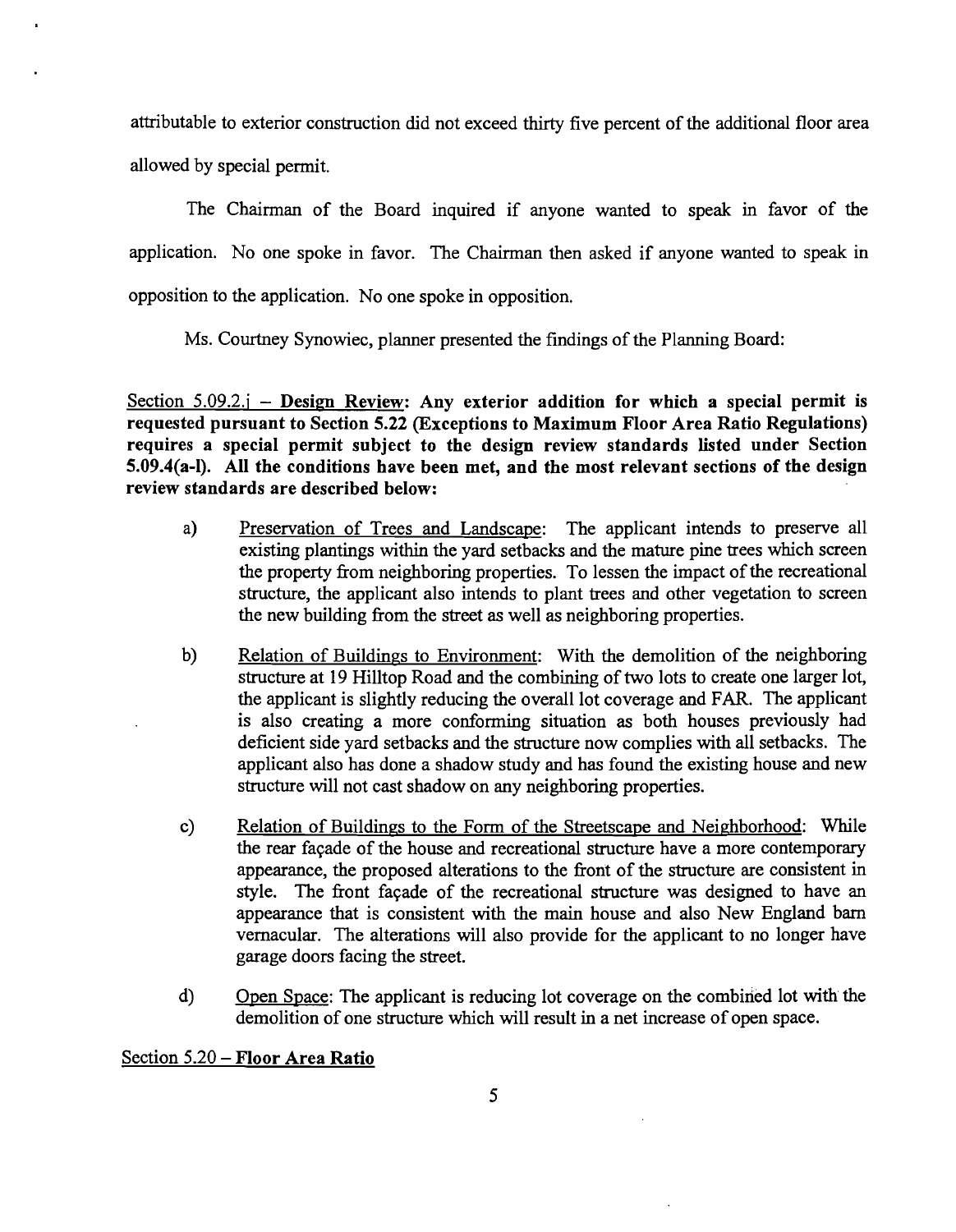| <b>Floor Area</b>                         |            |            |            |                    |
|-------------------------------------------|------------|------------|------------|--------------------|
| <b>Floor Area Ratio</b><br>(% of allowed) | .25<br>00% | .33<br>32% | .32<br>29% | Special<br>permit* |
| Floor Area (s.f.)                         | 6,831.3    | $.48^-$    | 795        |                    |

\* Under Section 5.22.3.b.1, the Board of Appeals may grant a special permit for up to 130% of the permitted gross floor area for a combination of interior conversions and exterior additions.

\*\* Calculations based on the existing 4,487 s.f. house on a 13,484 s.f. lot at 29 Hilltop Road.

Ms. Synowiec said that the Planning Board was supportive of the proposed additions as they should make the interior space of the existing house more useable for the family who lives there, and the recreational structure, while large, is well integrated into the design of the main house. As outdoor basketball courts tend to create nuisance issues with respect to noise, the Planning Board believes enclosing the basketball court may· be of some benefit to the neighborhood. Additionally, the Planning Board encourages the applicant to consider narrowing the curb cut of the driveway in front of the house, then allowing it to widen near the garage to lessen the visual impact on the street. Finally, the Planning Board notes that the installation of new landscaping to screen the new recreation structure should be done carefully so as to lessen the impact of the mass of the building on neighboring properties. Therefore, the Planning Board approves the plans by Maryann Thompson architects, submitted 8/12/2010, subject to the following conditions:

- 1. Prior to the issuance of a building permit, the applicant shall submit final plans and elevations indicating materials and dimensions subject to the review and approval of the Assistant Director of Regulatory Planning.
- 2. Prior to the issuance of a building permit, the applicant shall submit a landscaping plan indicating the location of the new plantings and driveway subject to the review and approval of the Assistant Director of Regulatory Planning.
- 3. Prior to the issuance of a building permit, the applicant shall submit to the Building Commissioner for review and approval for conformance to the Board of Appeals decision: 1) a final site plan stamped and signed by a registered engineer

6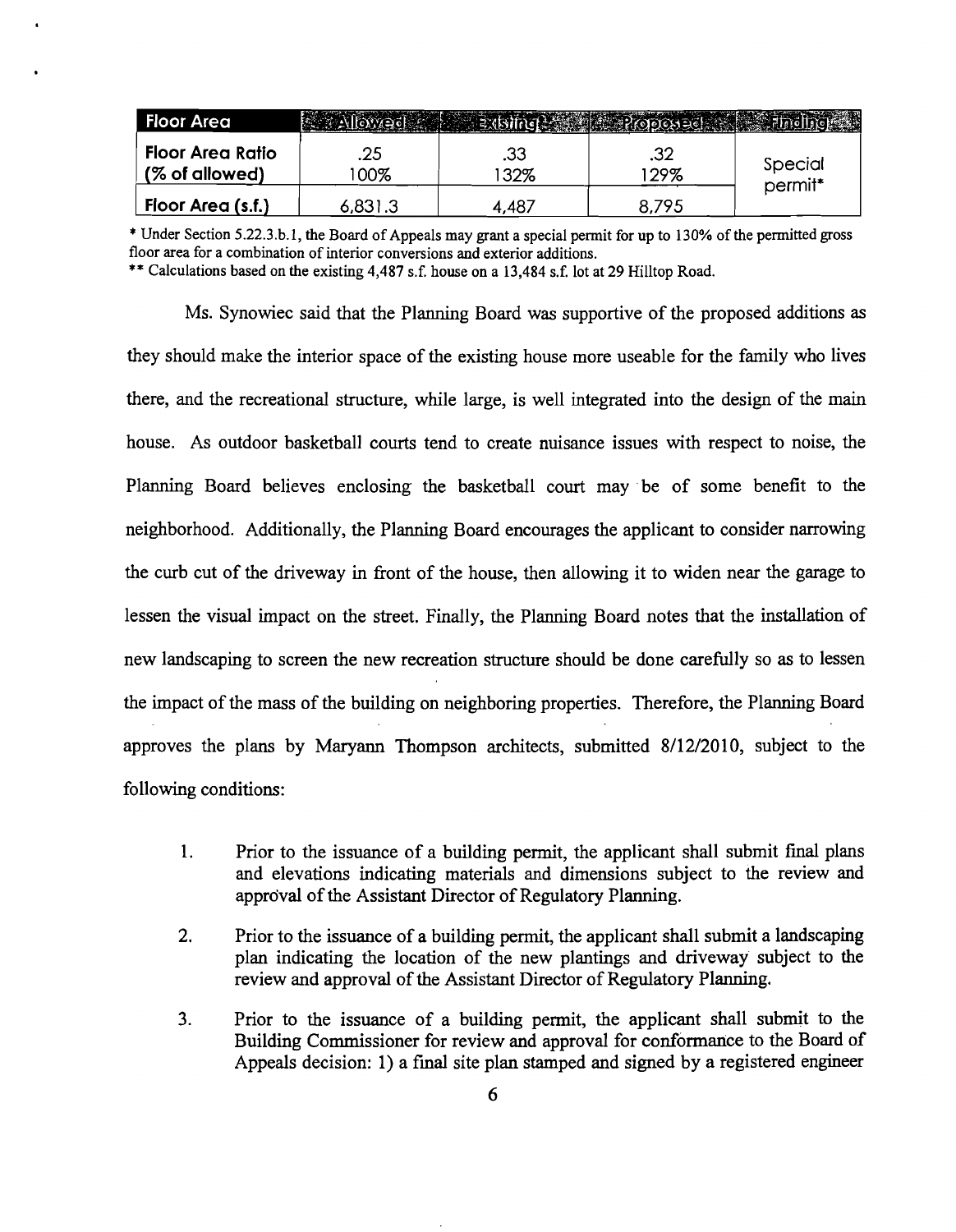or land surveyor; 2) final building elevations stamped and signed by a registered architect; and 3) evidence that the Board of Appeals decision has been recorded at the Registry of Deeds.

The Building Commissioner expressed support for the project.

The Board, having deliberated on this matter and having considered the foregoing testimony, concludes that it is desirable to grant a special pennit and that the petitioner has satisfied the requirements necessary for relief under Section 5.09.2.j, 5.22.3.b.1 and 9.05 of the Zoning By-Law and made the following specific findings pursuant to Section 9.05 of the Zoning By-Law:

- a. The specific site is an appropriate location for such a use, structure, or condition.
- b. The use as developed will not adversely affect the neighborhood.
- c. There will be no nuisance or serious hazard to vehicles or pedestrians.
- d. Adequate and appropriate facilities will be provided for the proper operation of the proposed use.

Accordingly, the Board voted unanimously to grant the requested relief subject to the

following conditions:

- 1. Prior to the issuance of a building permit, the applicant shall submit final plans and elevations indicating materials and dimensions subject to the review and approval of the Assistant Director of Regulatory Planning.
- 2. Prior to the issuance of a building permit, the applicant shall submit a landscaping plan indicating the location of the new plantings and driveway subject to the review and approval of the Assistant Director of Regulatory Planning.
- 3. Prior to the issuance of a building permit, the applicant shall submit to the Building Commissioner for review and approval for conformance to the Board of Appeals decision: 1) a fmal site plan stamped and signed by a registered engineer or land surveyor; 2) final building elevations stamped and signed by a registered architect; and 3) evidence that the Board of Appeals decision has been recorded at the Registry of Deeds.

Unanimous Decision of